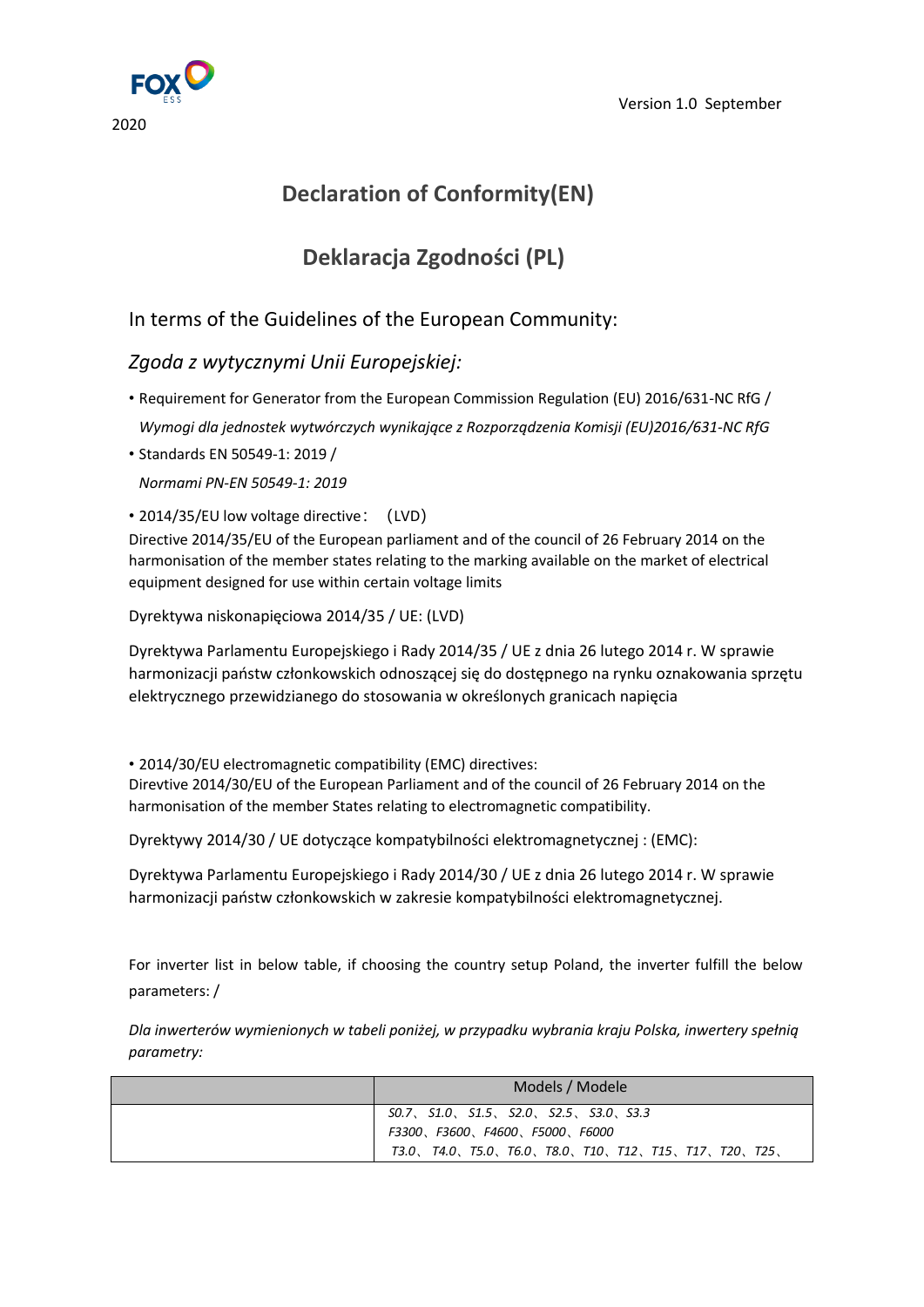

### 2020

| <b>INC RfG</b>             | ν |
|----------------------------|---|
| EN50549-1:2019             | ν |
| EN 62109-1:2010            |   |
| EN 62109-2:2011            |   |
| EN/IEC 61000-6-1:2019      | V |
| EN 61000-6-3: 2007+A1:2011 |   |
| EN/IEC 61000-3-2: 2019     |   |
| EN 61000-3-3:2013+A1:2019  |   |
| EN/IEC 61000-3-11:2019     |   |
| EN 61000-3-12:2011         |   |

| Voltage and frequency protection /      |                 | Disconnection time / |
|-----------------------------------------|-----------------|----------------------|
| Ochrona przed zmianą napięcia oraz      | Value / Wartość | Maksymalny czas      |
| częstotiwości                           |                 | odłączenia           |
| Lower AC voltage limit (U<) /           | 195.5V          | < 1.5s               |
| Dolna granica napięcia                  |                 |                      |
| 10 Minutes average voltage value (U>) / |                 |                      |
| Górna granica napięcia AC dla 10 minut  | 253V            | $3s$                 |
| średniej wartości napięcia              |                 |                      |
| Upper AC voltage limit (U>) /           | 264.5V          | < 0.2s               |
| Górna granica napięcia AC               |                 |                      |
| Lower AC frequency (f>) /               | 47.5Hz          | < 0.5s               |
| Dolna granica częstotliwości AC         |                 |                      |
| Upper AC frequency (f<) /               | 52Hz            | < 0.5s               |
| Górna granica częstotliwości AC         |                 |                      |

| Loss of mains / Wyłączenie zasilania                                                           |                     |        |  |  |
|------------------------------------------------------------------------------------------------|---------------------|--------|--|--|
| Active islanding detection /<br>Zabezpieczenie przeciw pracy wyspowej                          | Active /<br>Aktywne | < 5.0s |  |  |
| Restart time / Czas ponownego przyłączenia do sieci                                            |                     |        |  |  |
| Time to reconnect to grid after grid failure/<br>Czas do ponownego podłączenia po zaniku sieci |                     | 60s    |  |  |

The default setting for LFSM-O mode is 50.2Hz, the droop is 5%, frequency can be change in the range of 50.2-50.5Hz, and the droop can be changed in the range of 2% -12% with ShineBussoftware.